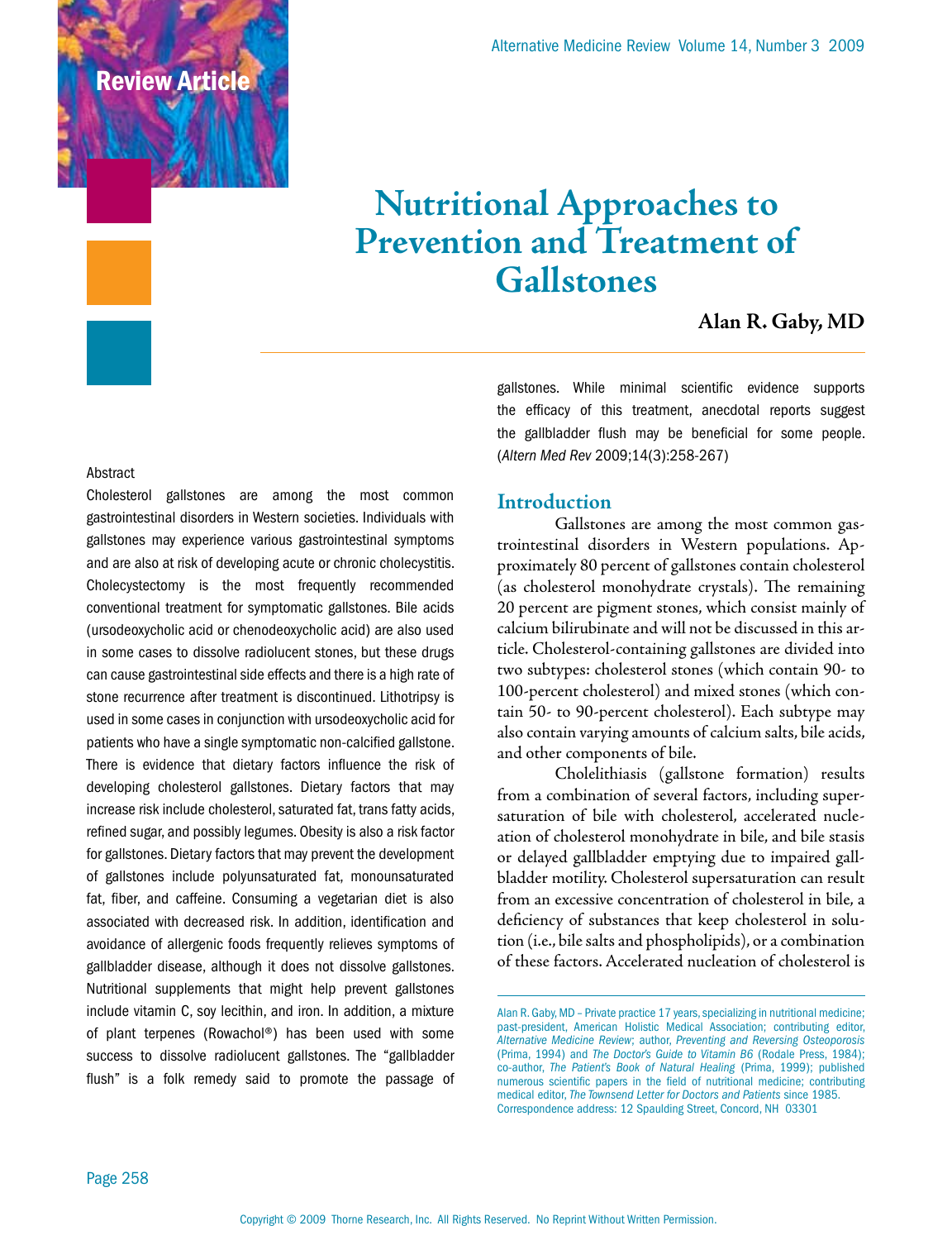

a phenomenon not well understood. Gallbladder hypomotility may occur during pregnancy, with the use of oral contraceptives, after surgery or burns, and in patients with diabetes. However, in many cases, the cause is not clear.

While most gallstones are asymptomatic, some patients experience biliary colic, which is characterized by sudden and severe right-upper-quadrant pain (often accompanied by nausea and vomiting), occurring postprandially and lasting one to four hours. Acute or chronic cholecystitis may also occur in association with gallstones. Complications of cholecystitis may include infection, perforation, and gangrene.

The most widely used conventional treatment for symptomatic gallstones is cholecystectomy. Most patients experience a resolution of symptoms after cholecystectomy, but about 10-15 percent of patients suffer from postcholecystectomy syndrome, which is characterized either by a continuation of symptoms that had been attributed to gallbladder disease or the development of new gastrointestinal symptoms. Another conventional treatment is oral administration of a naturally occurring bile acid (ursodeoxycholic acid or chenodeoxycholic acid), that may promote gradual dissolution of radiolucent gallstones over a period of six months to two years. However, these treatments can cause various gastrointestinal symptoms and other side effects. In addition, recurrences are seen in up to 50 percent of patients after treatment is discontinued. It is generally agreed that patients with asymptomatic gallstones do not require treatment with drugs or surgery.

#### **Dietary Factors**

#### *Obesity and Weight Loss*

Obesity is associated with an increased risk of gallstones.<sup>1</sup> Weight loss may reduce the risk of gallstone formation in overweight individuals, but excessively rapid weight loss (i.e., more than three pounds per week) may promote the development of gallstones or increase the risk that silent gallstones will become symptomatic. The increased risk associated with rapid weight loss may be due to an increase in the ratio of cholesterol to bile salts in the gallbladder and to bile stasis resulting from a decrease in gallbladder contractions.<sup>2</sup>

### *Food Allergy*

One practitioner stated as early as 1941 that food allergy is a common cause of gallbladder disease, and that failure to recognize food allergy has resulted in many unnecessary cholecystectomies.<sup>3</sup>

That the gallbladder can be a target organ for allergic reactions has been demonstrated in experimental animals. In one study an allergic reaction was induced in the gallbladder of a Rhesus monkey by administering an intravenous injection of cottonseed protein after passively sensitizing the gallbladder. The reaction was characterized by edema, hyperemia, increased mucus secretion, and eosinophilic infiltration.4 A similar reaction was seen in the gallbladder of rabbits sensitized to sheep serum and then inoculated with sheep serum into the gallbladder cavity.<sup>5</sup> These reactions were called "allergic cholecystitis" by the researchers who performed the two studies.

In addition to potentially evoking an inflammatory response, food allergy or intolerance might cause delayed gallbladder emptying, an abnormality known to play a role in the pathogenesis of cholelithiasis. This possibility is suggested by a study of patients with celiac disease. Six healthy volunteers, six patients with untreated celiac disease, and six patients with celiac disease controlled on a gluten-free diet, drank a liquid fatty meal after an overnight fast. The mean time until the gallbladder emptied by 50 percent was approximately 20 minutes in the healthy individuals and patients with diet-controlled celiac disease, as compared with 154 minutes in the patients with untreated celiac disease  $(p<0.02)$ .<sup>6</sup> These results indicate that patients with celiac disease have a gallbladder emptying defect that can be reversed by consumption of a gluten-free diet.

In an uncontrolled trial, identification and avoidance of allergenic foods eliminated gallbladder symptoms in 100 percent of 69 patients with gallstones or postcholecystectomy syndrome. Sixty-nine patients (ages 31-97 years) with gallstones or postcholecystectomy syndrome were placed on an elimination diet consisting of beef, rye, soy, rice, cherry, peach, apricot, beet, and spinach; fat intake was not restricted. After one week on the diet the patients were challenged with individual foods. If a food evoked typical "gallbladder symptoms," that food was discontinued and not retested for several weeks. All components of each person's diet were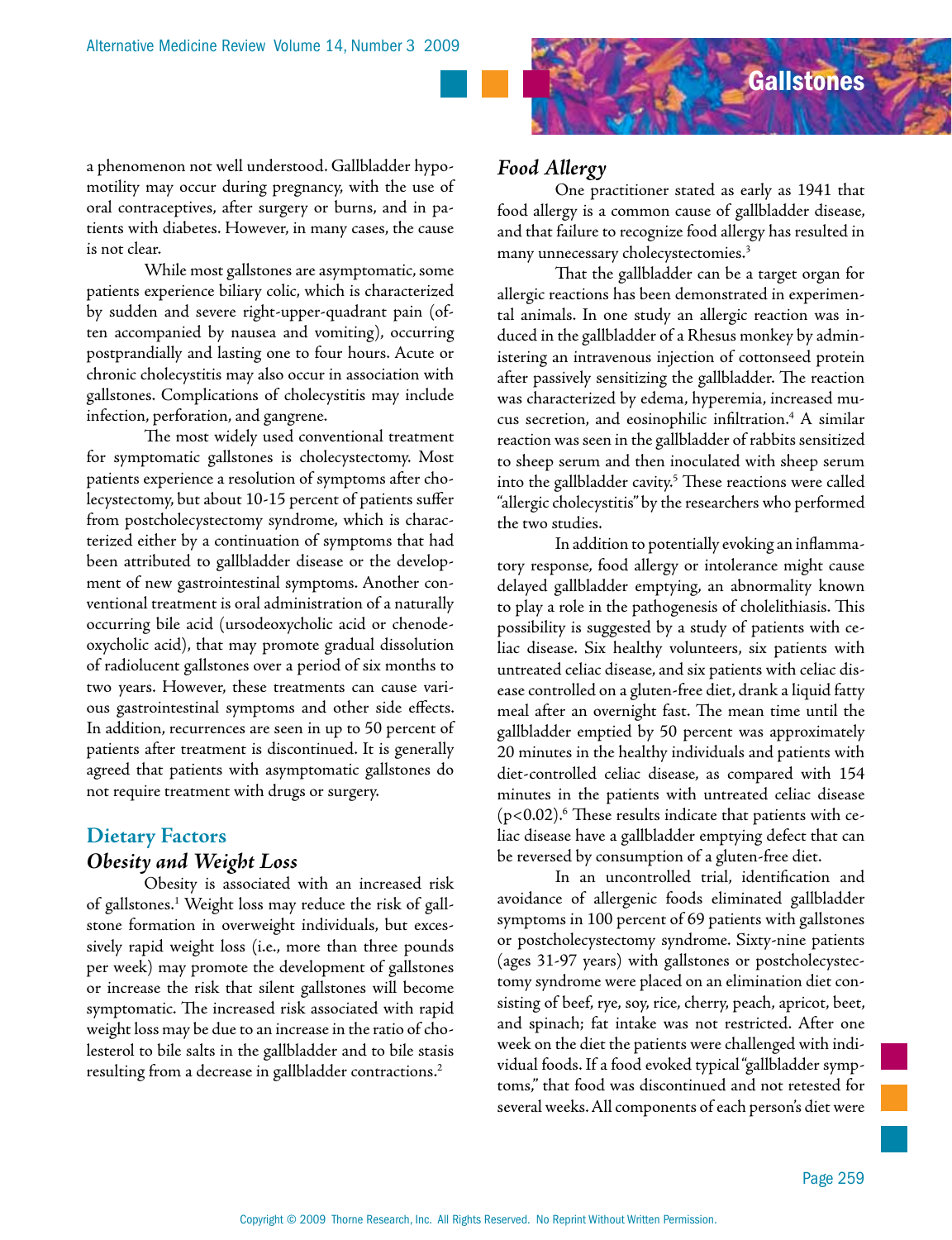# Review Article

tested, and each symptom-evoking food was retested several times. All 69 patients were symptom-free within one week of starting the elimination diet, with improvements usually occurring in 3-5 days. Egg, pork, and onion were the most frequent offending foods, with reactions occurring in 93-, 64-, and 52-percent of patients, respectively. Table 1 lists the most common offending foods and percentage or patients reacting. Between one and nine foods were eventually eliminated from each person's diet (average 4.4).7

Although long-term follow-up information was not provided for these patients, this study suggests food allergy is an important factor in the development of gallbladder-related symptoms. The author of this report pointed out that, since each patient had different food allergies, the standard dietary recommendation to avoid fatty, greasy, and rich foods may not always produce satisfactory results in patients with gallbladder disease.

# *Dietary Cholesterol and Fat*

In a three-week randomized trial, increasing intake of cholesterol (over a range of 500-1,000 mg per day) resulted in increasing biliary cholesterol saturation in both healthy volunteers and patients with asymptomatic gallstones.8 This rise in biliary cholesterol saturation would presumably increase the risk of gallstone formation.

In observational studies, higher intake of saturated fat or trans fatty acids was associated with an increased incidence of gallstones.9-11 In contrast, higher intake of polyunsaturated or monounsaturated fatty acids was associated with decreased risk.12 The apparent protective effect of polyunsaturated fatty acids is consistent with experimental observations, in which hamsters fed an essential fatty acid-deficient diet had a high incidence of cholesterol gallstones and lithogenic bile (diets low in essential fatty acids are, in general, also low in polyunsaturated fatty acids).<sup>13,14</sup> In addition, in patients with gallstones, supplementation with 11.3 g per day of fish oil (which is high in polyunsaturated fatty acids) decreased the cholesterol saturation of bile by 25 percent.15 While both omega-3 and -6 polyunsaturated fatty acids may be protective, further research is needed to determine the optimal amounts and ratios of these fatty acids.

| <b>Offending Food</b> | <b>Percent of</b><br><b>Patients Reacting</b> |
|-----------------------|-----------------------------------------------|
| Eggs                  | 93%                                           |
| Pork                  | 64%                                           |
| Onions                | 52%                                           |
| Fowl                  | 35%                                           |
| <b>Milk</b>           | 25%                                           |
| Coffee                | 22%                                           |
| Oranges               | 19%                                           |
| Corn                  | 15%                                           |
| Beans                 | 15%                                           |
| <b>Nuts</b>           | 15%                                           |
| <b>Apples</b>         | 6%                                            |
| <b>Tomatoes</b>       | 6%                                            |

# *Refined Sugar*

Observational studies in humans have found that higher intake of refined sugars such as sucrose and fructose is associated with a higher frequency of gallstones.16-19 While the association between refined sugar intake and gallstones could be due in part to the fact that consuming large amounts of sugar can lead to obesity, there is evidence that refined sugars are themselves lithogenic. In rabbits fed a lithogenic diet containing 34-percent sucrose, replacing sucrose with starch protected against the development of gallstones.<sup>20</sup> In another study in rabbits, replacing dietary sucrose with starch decreased the total weight of gallstones by 48 percent in females and 20 percent in males, although these differences were not statistically significant.<sup>21</sup> In patients with gallstones randomly assigned to consume a diet high or low in refined carbohydrates (providing a mean of 106 g per day versus 6 g per day of refined sugar), the cholesterol saturation of bile was significantly greater on the diet high in refined carbohydrates  $(p<0.005)$ .<sup>22</sup> However, another study was unable to confirm those findings.23 Although it has not been proven that consuming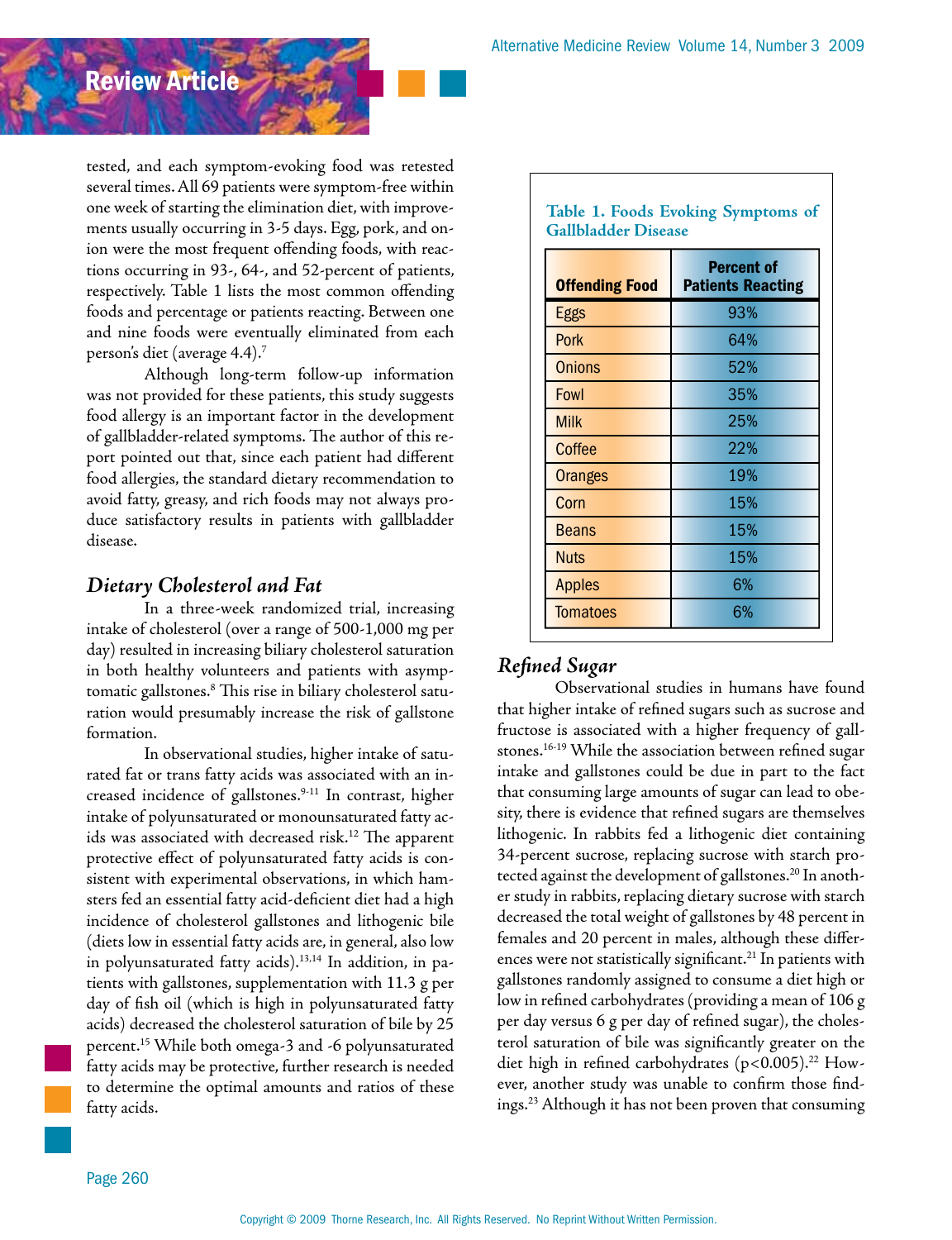

refined sugar promotes gallstone formation, it would be prudent for people at risk of developing gallstones to avoid excessive intake of refined sugar.

### *Vegetarian Diet*

In a cross-sectional study, the prevalence of gallbladder disease (asymptomatic gallstones or history of cholecystectomy) was significantly lower in female vegetarians than female omnivores (12% versus 25%;  $p<0.01$ ).<sup>24</sup> In addition, a 20-year prospective study of 80,898 women found that increased consumption of vegetable protein was associated with a decreased risk of having a cholecystectomy.<sup>25</sup> A separate evaluation of the same cohort of women found that increasing consumption of fruits and vegetables was associated with a decreased incidence of gallstones. Similar results were seen for both total fruits and total vegetables examined separately.26 In hamsters fed a lithogenic diet the incidence of gallstones was decreased in a dose-dependent manner by progressively replacing casein (a milk protein) with soy protein in the diet.<sup>27,28</sup> These observations suggest that consumption of a vegetarian diet, and particularly vegetable protein, may decrease the risk of developing gallstones.

#### *Dietary Fiber*

In observational studies, higher intake of fiber was associated with a lower prevalence of gallstones.<sup>29,30</sup> In addition, supplementation of the diet with 10-50 g per day or more of wheat bran for 4-6 weeks decreased the cholesterol saturation of bile in healthy volunteers, individuals with constipation, and patients with gallstones.31-33 Bran is thought to work primarily in the colon, decreasing the formation of deoxycholic acid by intestinal bacteria and increasing the synthesis of chenodeoxycholic acid.34 Deoxycholic acid appears to increase the lithogenicity of bile, whereas chenodeoxycholic acid decreases lithogenicity and has been used therapeutically to promote dissolution of gallstones. Based on these observational and biochemical studies it would be reasonable to recommend a high-fiber diet as part of a comprehensive nutritional program for preventing gallstones.

# *Caffeine*

In dogs, administration of caffeine in drinking water at a concentration of 1 mg/mL prevented the development of gallstones induced by feeding a high-cholesterol diet. The protective effect of caffeine appeared to be due in part to stimulation of bile flow.<sup>35</sup>

Two large, prospective cohort studies found consumption of caffeinated coffee may protect against the development of symptomatic gallstones. Compared with non-coffee drinkers, the reduction in risk associated with consumption of two or more cups of coffee per day was 40-45 percent in men<sup>36</sup> and 22-28 percent in women.37 Consumption of decaffeinated coffee was not associated with lower gallbladder disease risk, suggesting the beneficial effect of coffee is due to caffeine. A large cross-sectional study found little or no protective effect of coffee consumption;<sup>38</sup> however, cross-sectional studies tend to be less reliable than prospective cohort studies.

# *Other Dietary Factors*

In a prospective study of 80,718 women participating in the Nurses' Health Study, increased consumption of peanuts and other nuts was each associated with a lower risk of cholecystectomy. Women who consumed five or more ounces of nuts per week had a 25-percent lower risk of having a cholecystectomy, compared with women who rarely or never ate nuts.<sup>39</sup>

Circumstantial evidence suggests consumption of large amounts of legumes may increase the incidence of gallbladder disease. In a study of healthy young men, consumption of a diet containing 120 g per day of legumes for 30-35 days increased biliary cholesterol saturation, compared with a control diet. This effect was due to a combination of an increase in the concentration of cholesterol and a decrease in the concentration of phospholipids in the bile.<sup>40</sup> In addition, Chileans and American Indians, who have some of the highest prevalence rates of cholesterol gallstones in the world, both consume legumes as dietary staples.<sup>40</sup> However, a case-control study conducted in the Netherlands found an inverse association between legume intake and gallstone risk. This association did not appear to be due to a decrease in legume consumption as a result of gastrointestinal intolerance to this food group.<sup>41</sup> Thus, the relationship between legume consumption and gallstone risk remains uncertain. The possibility that legume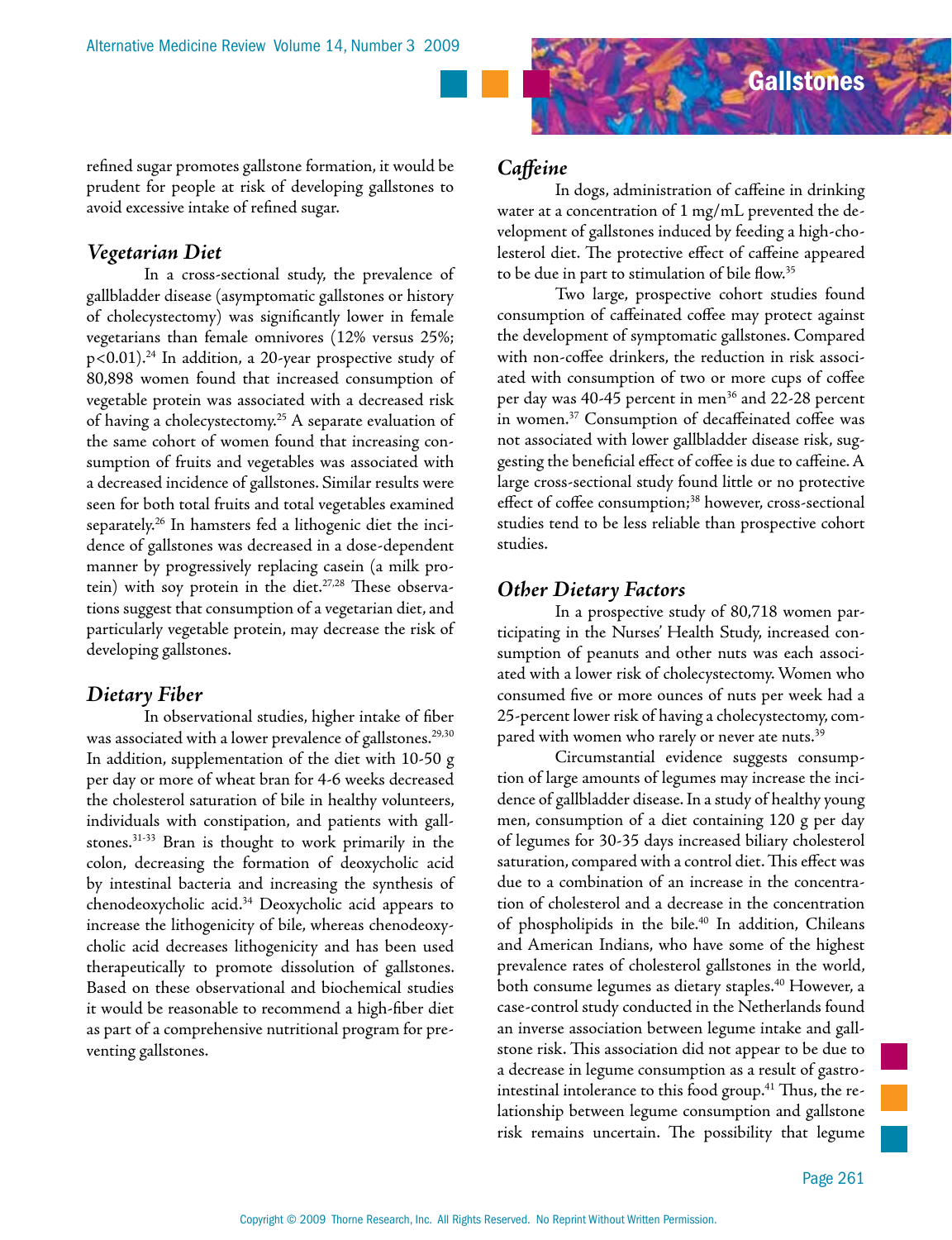consumption promotes the development of gallstones should be weighed against the known beneficial effects of legumes, which include improvements in blood glucose regulation and a reduction in serum cholesterol levels.

In healthy volunteers who rarely consumed alcohol, consumption of 39 g per day of alcohol (equivalent to 3-4 drinks daily) for six weeks decreased cholesterol saturation of bile.42 If the same effect could be achieved with smaller amounts of alcohol, then moderate alcohol consumption might decrease the risk of developing gallstones.

In mice fed a lithogenic diet containing 0.5-percent cholesterol, feeding of garlic or onion reduced the incidence of gallstones and decreased the lithogenicity of the bile.43 It is not known whether these findings are relevant to gallstones in humans.

# **Nutritional Supplements** *Vitamin C*

Review Article

Several animal studies indicate vitamin C may help prevent gallstones. Guinea pigs developed gallstones when fed a diet high in cholesterol and low in vitamin C, but not when fed the same diet with an adequate amount of vitamin C.<sup>44,45</sup> Vitamin C is a cofactor for the enzyme  $7\alpha$ -hydroxylase, the rate-limiting step in the conversion of cholesterol to bile acids (Figure 1). Thus, vitamin C appeared to prevent gallstone formation by promoting the conversion of cholesterol to bile salts, thereby decreasing the lithogenicity of bile.<sup>46-48</sup> Vitamin C supplementation also inhibited cholelithiasis and accelerated the conversion of cholesterol to bile salts in hamsters.<sup>49</sup>

In a cross-sectional study of 7,042 women participating in the Third National Health and Nutrition Examination Survey, 1988-1994, a significant inverse association was found between serum vitamin C levels and prevalence of gallbladder disease. No such association was found in men participating in the same survey.<sup>50</sup> In a study of patients with gallstones, daily supplementation with 2 g vitamin C for two weeks decreased the lithogenicity of bile. Sixteen patients with gallstones scheduled for cholecystectomy received 500 mg vitamin C four times daily for two weeks prior to surgery; another 16 patients scheduled for cholecystectomy did not receive vitamin C (control group). During surgery, bile was taken from the gallbladder of each

patient. Compared with control patients, vitamin Ctreated patients had significantly higher concentrations of phospholipids in bile. The mean nucleation time of bile (the time required for the formation of cholesterol crystals, the first step in stone formation) was seven days in the vitamin C group and two days in the control group  $(p<0.01).$ <sup>51</sup>

These findings suggest increasing vitamin C intake decreases the risk of developing gallstones. However, additional research is needed to confirm that possibility and determine the optimal dosage.

#### *Iron*

Dogs fed an iron-deficient diet had a higher incidence of cholesterol crystals in their bile than animals fed a control diet (80% versus 20%; p<0.05). The activity of hepatic 7α-hydroxylase (Figure 1), was nonsignificantly lower by 64 percent in iron-deficient dogs than in controls  $(p=0.07)$ <sup>52</sup> These findings raise the possibility that iron deficiency plays a role in the pathogenesis of gallstone formation in humans.

# *Lecithin*

Phospholipids increase the solubility of biliary cholesterol. Some studies have found biliary phospholipid concentrations are lower in patients with gallstones than in those without gallstones, whereas other studies have found no difference in the phospholipid content of lithogenic and normal bile.<sup>53</sup> Supplementation with lecithin (which contains high concentrations of phospholipids) has the potential to decrease the lithogenicity of bile by increasing biliary phospholipid concentrations.

In an uncontrolled trial, supplementation of eight gallstone patients with a relatively low dose of lecithin (100 mg three times daily) for 18-24 months was associated with a significant increase in biliary phospholipid content and a significant decrease in biliary cholesterol levels. In one patient, gallstones decreased in size and changed in shape, but no changes were seen in the other patients.54 In another study, daily administration of 4.5 g soybean lecithin for three weeks resulted in a nonsignificant eight-percent improvement in the cholesterol saturation index of bile.55 It is not clear whether the changes observed in these studies are of clinical value, and there is at present no strong evidence to support the use of lecithin to prevent or treat gallbladder disease.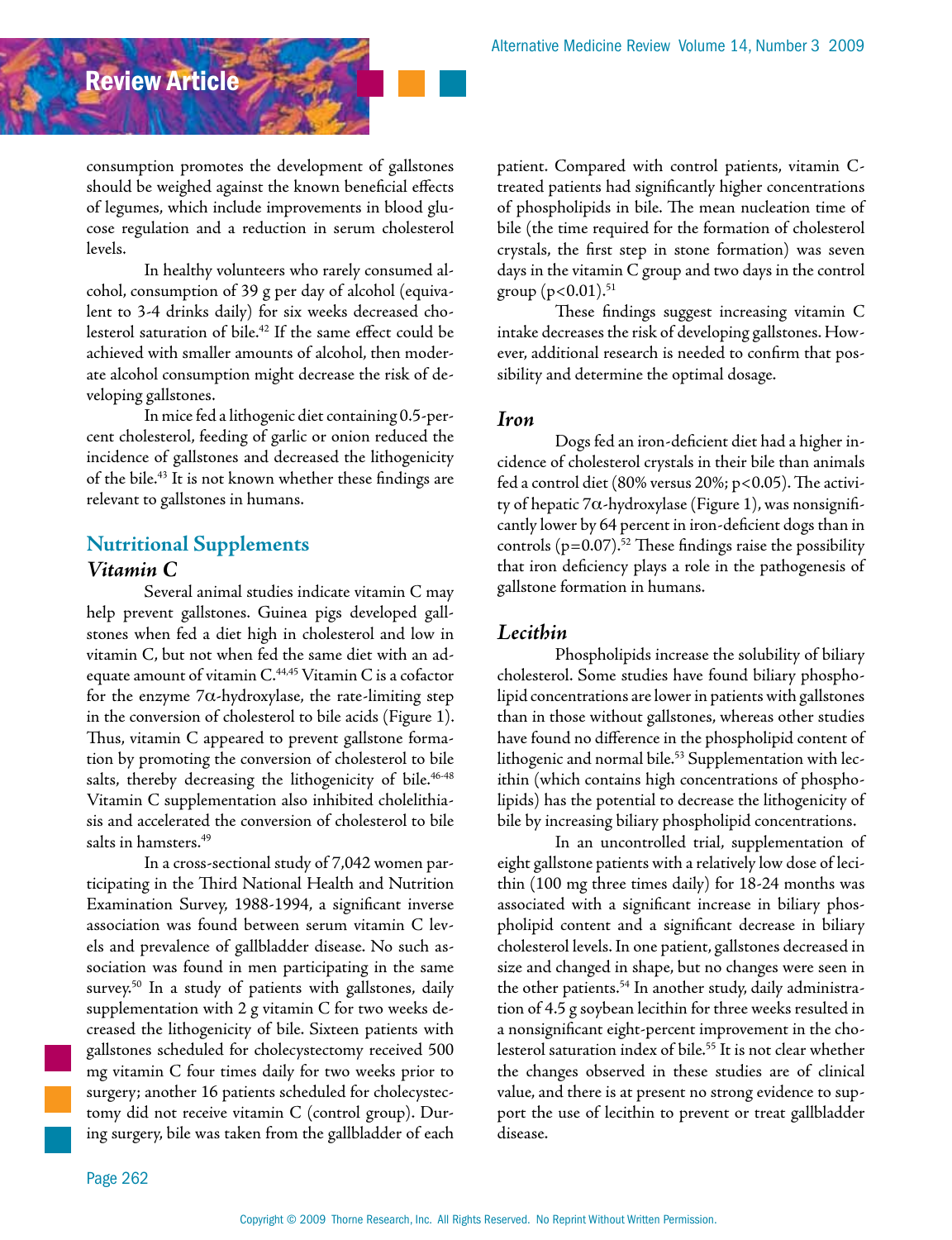



# **Other Factors Associated with Gallstones**

# *Hypochlorhydria*

Hypochlorhydria is common in patients with gallbladder disease,<sup>56</sup> occurring in 52 percent of 50 patients with gallstones in one study.<sup>57</sup> While there is no evidence hypochlorhydria contributes to the pathogenesis of gallstones, it may be responsible in part for some of the nonspecific symptoms associated with chronic cholecystitis, such as belching, bloating, abdominal pain, and nausea. In hypochlorhydric patients, hydrochloric acid-replacement therapy with meals may relieve these symptoms.58 Hydrochloric acid is usually administered as betaine hydrochloride. The dosage of betaine hydrochloride recommended for hypochlorhydric patients varies among different practitioners from 600 mg per meal to 3,000 mg or more per meal.<sup>59</sup>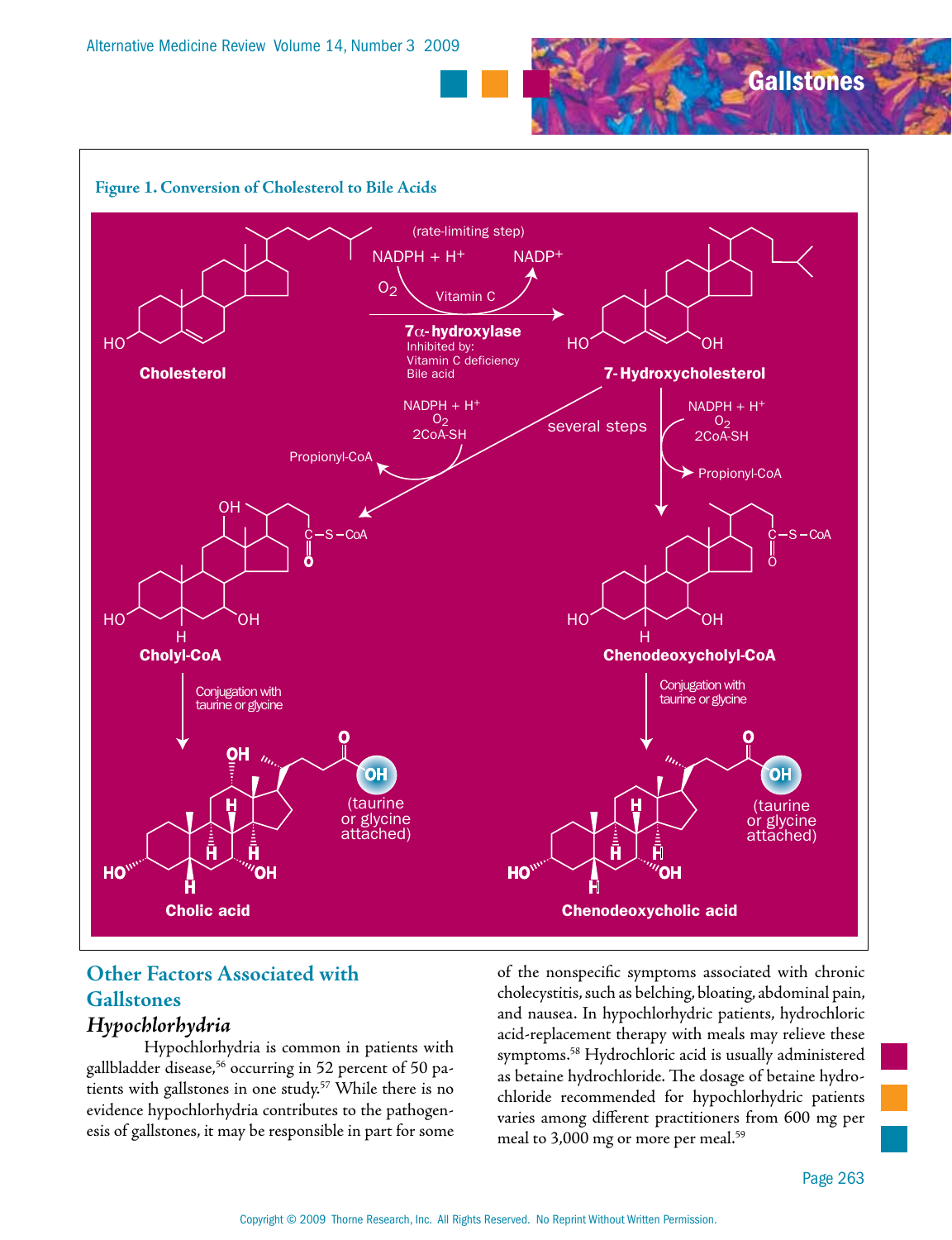

### *Rowachol®*

Rowachol® is a proprietary preparation that contains six plant monoterpenes (Table 2). Each capsule contains 100 mg of the mixture. Rowachol has choleretic properties (i.e., it stimulates bile production by the liver) and inhibits the formation of cholesterol crystals in bile.60,61 In clinical trials, treatment with Rowachol for six months resulted in complete or partial gallstone dissolution in 29 percent of 27 patients with radiolucent gallstones. In addition, Rowachol enhanced the efficacy of chenodeoxycholic acid in dissolving gallstones, allowing for the use of lower (and better tolerated) doses of chenodeoxycholic acid. Rowachol could presumably also be used to enhance the efficacy of ursodeoxycholic acid.

| <b>Constituent</b>       | <b>Percent of</b><br><b>Total Content</b> |
|--------------------------|-------------------------------------------|
| <b>Menthol</b>           | 32%                                       |
| <b>Menthone</b>          | 6%                                        |
| Pinene                   | 17%                                       |
| <b>Borneol</b>           | 5%                                        |
| Camphene                 | 5%                                        |
| Cineol                   | 2%                                        |
| <b>Base of Olive Oil</b> | 33%                                       |

Twenty-four patients with radiolucent gallstones received one capsule of Rowachol per 10 kg body weight per day, in most cases for six months. Seven patients (29%) showed radiological and/or surgical evidence of partial (n=4) or complete (n=3) gallstone dissolution. No side effects were seen and there was no laboratory evidence of hepatotoxicity or hematological abnormalities.<sup>62</sup>

Thirty patients with radiolucent gallstones and a functioning gallbladder were treated for up to two years with a combination of Rowachol (1 capsule twice daily) and chenodeoxycholic acid (7-10.5 mg per kg body weight per day). The dosage of chenodeoxycholic acid was slightly lower than the usual 750 mg per day in order to minimize side effects and cost. The treatment was well tolerated; only one patient reported diarrhea. Stones disappeared in 11 patients (37%) within one year and in 15 patients (50%) within two years. In comparison, in the National Cooperative Gallstone Study, in which chenodeoxycholic acid was given alone at a dose of 750 mg per day, complete dissolution was seen in only 13.5 percent of patients after two years. The authors of this report concluded that a combination of medium-dose chenodeoxycholic acid and Rowachol is economical, effective, and likely to have fewer adverse effects than higher doses of chenodeoxycholic acid alone.<sup>63</sup>

Twenty-two patients with radiolucent gallstones and a functioning gallbladder received two or three capsules per day of Rowachol plus chenodeoxycholic acid (375 mg at bedtime, equivalent to a mean of 38% of the recommended dose) for 12 months. The combination was well tolerated; only one patient discontinued treatment because of gastrointestinal side effects. Thirteen patients (59%) had complete (n=6) or partial ( $n=7$ ) dissolution of stones.<sup>64</sup>

Rowachol at a dosage of three capsules per day, alone or in combination with chenodeoxycholic acid or ursodeoxycholic acid, was also used with some success by one group of investigators to dissolve radiolucent stones in the common bile duct. However, during the treatment, eight of 31 patients required emergency hospitalization for biliary colic, obstructive jaundice, pancreatitis, or cholangitis. These complications were successfully managed and all but one patient continued with the treatment. The investigators concluded that dissolution therapy may be considered in patients with radiolucent common bile duct stones when endoscopic sphincterotomy or surgery is not feasible. However, careful attention to potential complications is required while stones persist.<sup>65,66</sup>

Rowachol has been on the market for more than 50 years and has not been reported to cause any serious side effects.<sup>59</sup> The usual dosage is 2-3 capsules daily. Larger doses are not recommended as they may increase biliary cholesterol saturation.67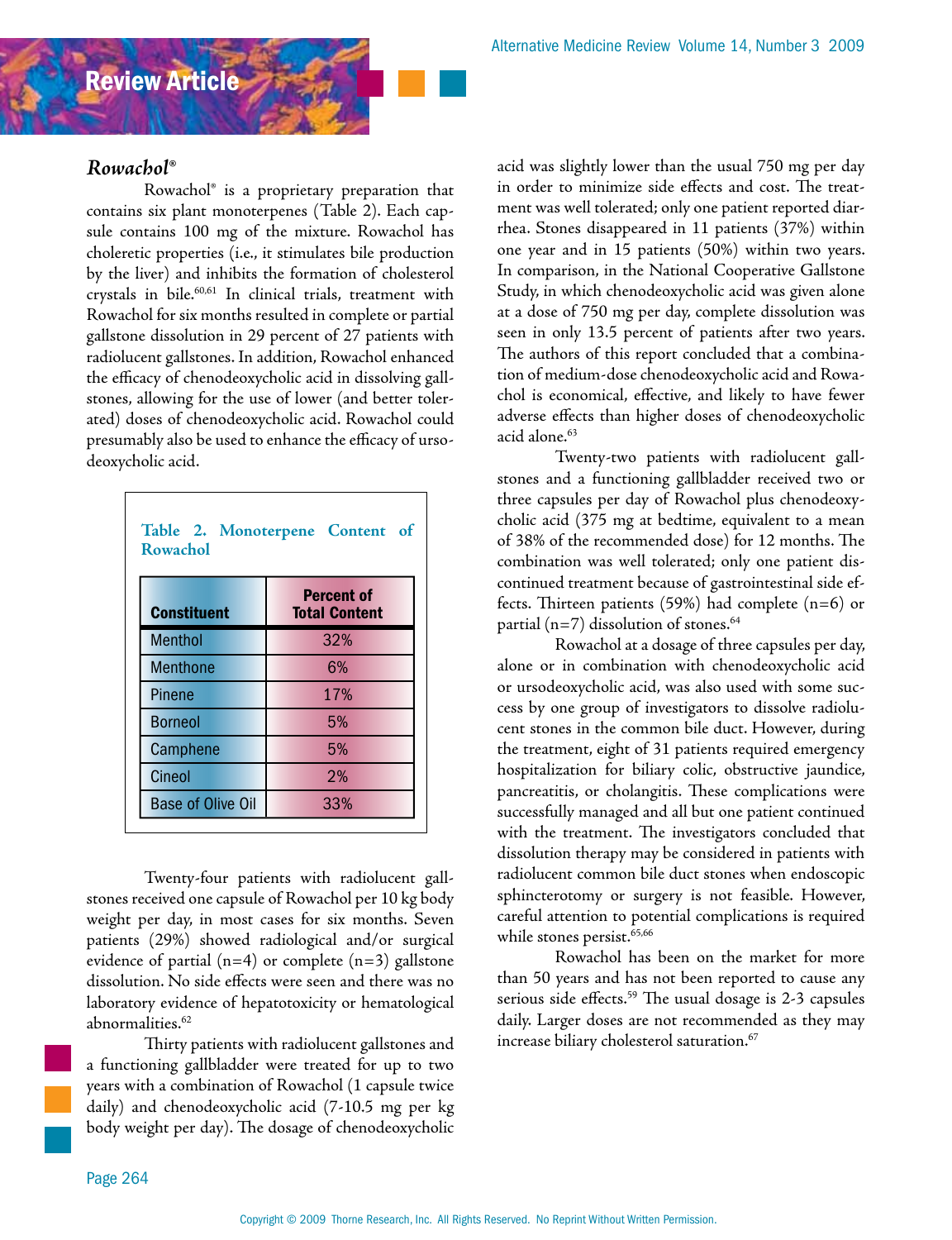

A gallbladder flush (also called a liver flush) is a folk remedy that is said to promote the passage of gallstones.68,69 Several different versions are used. One method is to fast for 12 hours and then, beginning at 7 p.m., ingest four tablespoons of olive oil followed by one tablespoon of lemon juice every 15 minutes for a total of eight treatment cycles. Another method is to consume only apple juice and vegetable juice (no food) during the day until 5-6 p.m., and then ingest 18 mL of olive oil followed by 9 mL of fresh lemon juice every 15 minutes until eight ounces of oil have been consumed. Some practitioners use *Cascara sagrada* and garlic/castile enemas in combination with the olive oil and lemon juice treatment. According to published and anecdotal reports, patients often experience diarrhea and abdominal pain from this treatment, and by the next morning they typically pass multiple soft green or brown spheroids that have been presumed to be gallstones.

However, in most cases these spheroids were not subjected to chemical analysis and the patients did not undergo follow-up evaluations to document they no longer had gallstones. Analysis of one group of passed "gallstones" revealed they consisted of 75-percent fatty acids and contained no cholesterol, bilirubin, or calcium. Further experimentation suggested the spheroids were "soap stones," created by the interaction of digestive enzymes with certain components of olive oil and lemon juice.70 Analysis of another spheroid passed after a gallbladder flush revealed it was not a gallstone. $71$ 

One case report did document ultrasonographic evidence of a reduction in the number of gallstones following the ingestion of olive oil and lemon juice,<sup>72</sup> and there are several other anecdotal reports of gallstones resolving on follow-up ultrasound evaluation after a gallbladder flush.73 If this treatment can promote the passage of gallstones, then it might also cause stones to become trapped in the common bile duct, potentially leading to a medical emergency. However, to this author's knowledge, such an adverse effect has not been reported.

#### **Conclusion**

The evidence reviewed in this article suggests that the risk of developing gallstones can be reduced by maintaining an ideal body weight and by consuming a diet similar to diets recommended for preventing other



common diseases, such as heart disease, diabetes, and hypertension. Certain nutritional supplements may also help prevent gallstones, but the evidence supporting that possibility is not strong. Based on the available evidence, it would be reasonable to recommend 500-2,000 mg per day of supplemental vitamin C for patients at risk of developing gallstones, in order to reduce the lithogenicity of their bile. Iron status should also be assessed, and deficiencies should be treated appropriately. In patients with symptomatic gallstones, identification and avoidance of allergenic foods appears to be a viable alternative to cholecystectomy. In most cases, food allergies can be identified by an elimination diet followed by individual food challenges. A mixture of plant terpenes may also be useful for dissolving radiolucent gallstones, particularly when used in combination with a bile acid.

#### **References**

- 1. Must A, Spadano J, Coakley EH, et al. The disease burden associated with overweight and obesity. *JAMA* 1999;282:1523-1529.
- 2. Anonymous. Dieting and gallstones. National Institute of Diabetes and Digestive and Kidney Diseases (NIDDK). http://www.win.niddk.nih.gov/ publications/gallstones.htm. [Accessed June 5, 2009]
- 3. Black JH. Allergic reactions in the gastrointestinal tract. *Rev Gastroenterol* 1941;8:17-22.
- 4. Walzer M, Gray I, Harten M, et al. The allergic reaction in the gallbladder. Experimental studies in the rhesus monkey. *Gastroenterology* 1943;1:565-572.
- 5. De Muro P, Ficari A. Experimental studies on allergic cholecystitis. *Gastroenterology* 1946;6:302-314.
- 6. Maton PN, Selden AC, Fitzpatrick ML, Chadwick VS. Defective gallbladder emptying and cholecystokinin release in celiac disease. Reversal by gluten-free diet. *Gastroenterology* 1985;88:391-396.
- 7. Breneman JC. Allergy elimination diet as the most effective gallbladder diet. *Ann Allergy* 1968;26:83-87.
- 8. Lee DW, Gilmore CJ, Bonorris G, et al. Effect of dietary cholesterol on biliary lipids in patients with gallstones and normal subjects. *Am J Clin Nutr* 1985;42:414-420.
- 9. Misciagna G, Centonze S, Leoci C, et al. Diet, physical activity, and gallstones – a population-based, case-control study in southern Italy. *Am J Clin Nutr*  1999;69:120-126.
- 10. Tsai CJ, Leitzmann MF, Willett WC, Giovannucci EL. Long-term intake of trans-fatty acids and risk of gallstone disease in men. *Arch Intern Med* 2005;165:1011-1015.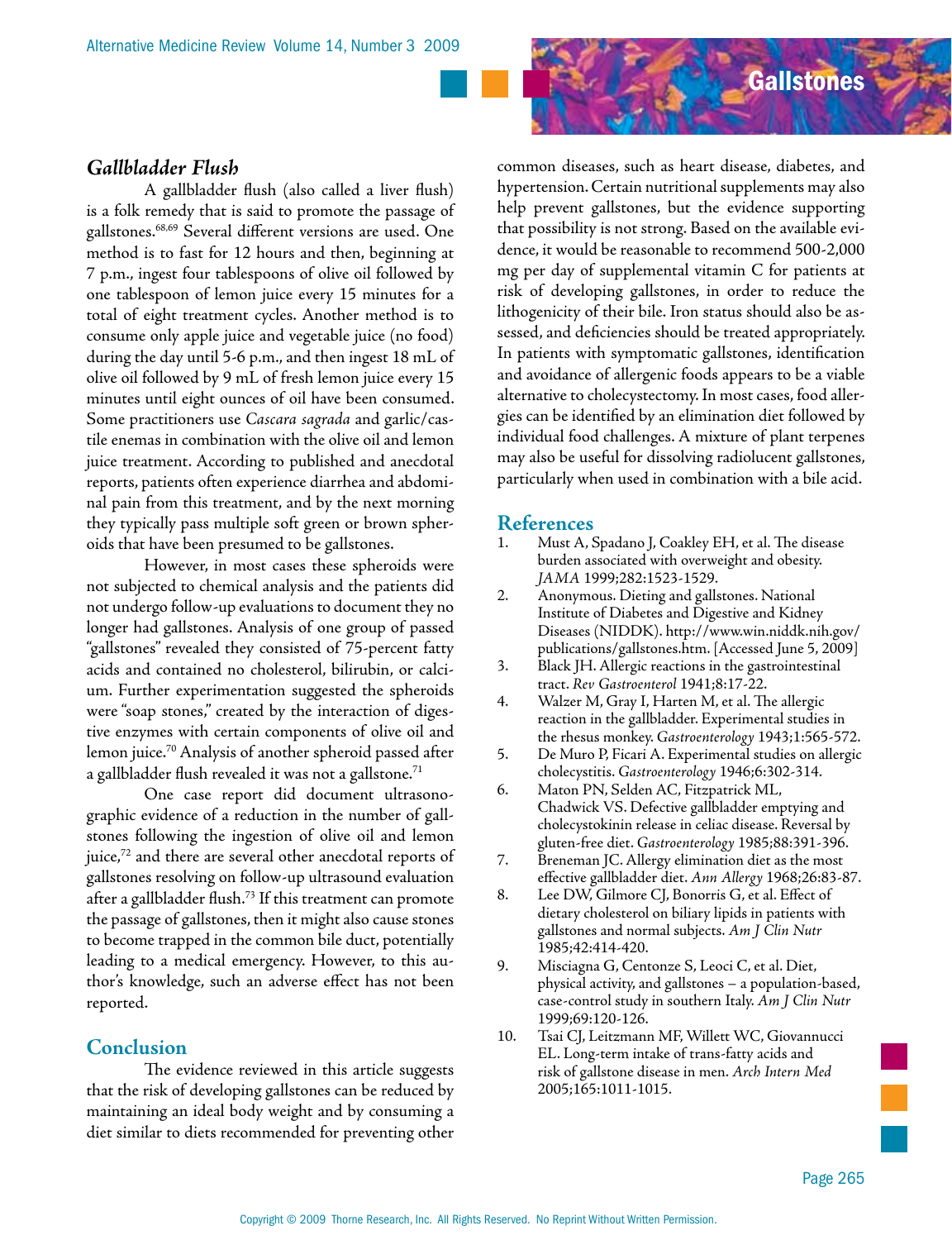# Review Article

- 11. Tsai CJ, Leitzmann MF, Willett WC, Giovannucci EL. Long-chain saturated fatty acids consumption and risk of gallstone disease among men. *Ann Surg* 2008;247:95-103.
- 12. Tsai CJ, Leitzmann MF, Willett WC, Giovannucci EL. The effect of long-term intake of cis unsaturated fats on the risk for gallstone disease in men: a prospective cohort study. *Ann Intern Med*  2004;141:514-522.
- 13. Rotstein OD, Kay RM, Wayman M, Strasberg SM. Prevention of cholesterol gallstones by lignin and lactulose in the hamster. *Gastroenterology*  1981;81:1098-1103.
- 14. Robins SJ, Fasulo J. Mechanism of lithogenic bile production: studies in the hamster fed an essential fatty acid-deficient diet. *Gastroenterology* 1973;65:104-114.
- 15. Berr F, Holl J, Jungst D, et al. Dietary n-3 polyunsaturated fatty acids decrease biliary cholesterol saturation in gallstone disease. *Hepatology* 1992;16:960-967.
- 16. Loefler IJ. Gallstones and glaciers: hypothesis melting at the equator. *Lancet* 1988;2:683.
- 17. Tamimi TM, Wosornu L, Al-Khozaim A, Abdul-Ghani A. Increased cholecystectomy rates in Saudi Arabia. *Lancet* 1990;336:1235-1237.
- 18. Tsai CJ, Leitzmann MF, Willett WC, Giovannucci EL. Dietary carbohydrates and glycaemic load and the incidence of symptomatic gall stone disease in men. *Gut* 2005;54:823-828.
- 19. Moerman CJ, Smeets FW, Kromhout D. Dietary risk factors for clinically diagnosed gallstones in middleaged men. A 25-year follow-up study (The Zutphen Study). *Ann Epidemiol* 1994;4:248-254.
- 20. Bergman F, Bogren H, Lindelof G, et al. Influence of the carbohydrate source of the diet on gallstone formation in rabbits and mice. *Acta Chir Scand*  1966;132:715-723.
- 21. Moersen TJ, Borgman RF. Relation of dietary carbohydrates to lipid metabolism and the status of zinc and chromium in rabbits. *Am J Vet Res*  1984;45:1238-1241.
- 22. Thornton JR, Emmett PM, Heaton KW. Diet and gallstones: effects of refined and unrefined carbohydrate diets on bile cholesterol saturation and bile acid metabolism. *Gut* 1983;24:2-6.
- 23. Werner D, Emmett PM, Heaton KW. Effects of dietary sucrose on factors influencing cholesterol gall stone formation. *Gut* 1984;25:269-274.
- 24. Pixley F, Wilson D, McPherson K, Mann J. Effect of vegetarianism on development of gall stones in women. *Br Med J* (Clin Res Ed) 1985;291:11-12.
- 25. Tsai CJ, Leitzmann MF, Willett WC, Giovannucci EL. Dietary protein and the risk of cholecystectomy in a cohort of US women: the Nurses' Health Study. *Am J Epidemiol* 2004;160:11-18.
- 26. Tsai CJ, Leitzmann MF, Willett WC, Giovannucci EL. Fruit and vegetable consumption and risk of cholecystectomy in women. *Am J Med* 2006;119:760- 767.
- 27. Kritchevsky D, Klurfeld DM. Influence of vegetable protein on gallstone formation in hamsters. *Am J Clin Nutr* 1979;32:2174-2176.
- 28. Kritchevsky D, Klurfeld DM. Gallstone formation in hamsters: effect of varying animal and vegetable protein levels. *Am J Clin Nutr* 1983;37:802-804.
- 29. Kameda H, Ishihara F, Shibata K, Tsukie E. Clinical and nutritional study on gallstone disease in Japan. *Jpn J Med* 1984;23:109-113.
- 30. Scaggion G, Domanin S, Robbi R, Susanna S. Influence of dietary fibres in the genesis of cholesterol gallstone disease. *Ital J Med* 1988;4:158-161.
- 31. Marcus SN, Heaton KW. Effects of a new, concentrated wheat fibre preparation on intestinal transit, deoxycholic acid metabolism and the composition of bile. *Gut* 1986;27:893-900.
- 32. Pomare EW, Heaton KW, Low-Beer TS, Espiner HJ. The effect of wheat bran upon bile salt metabolism and upon the lipid composition of bile in gallstone patients. *Am J Dig Dis* 1976;21:521-526.
- 33. McDougall RM, Yakymyshyn L, Walker K, Thurston OG. Effect of wheat bran on serum lipoproteins and biliary lipids. *Can J Surg* 1978;21:433-435.
- 34. Heaton KW, Wicks AC. Bran and bile: time-course of changes in normal young men given a standard dose. *Gut* 1977;18:951.
- 35. Lillemoe KD, Magnuson TH, High RC, et al. Caffeine prevents cholesterol gallstone formation. *Surgery* 1989;106:400-406.
- 36. Leitzmann MF, Willett WC, Rimm EB, et al. A prospective study of coffee consumption and the risk of symptomatic gallstone disease in men. *JAMA*  1999;281:2106-2112.
- 37. Leitzmann MF, Stampfer MJ, Willett WC, et al. Coffee intake is associated with lower risk of symptomatic gallstone disease in women. *Gastroenterology* 2002;123:1823-1830.
- 38. Ruhl CE, Everhart JE. Association of coffee consumption with gallbladder disease. *Am J Epidemiol* 2000;152:1034-1038.
- 39. Tsai CJ, Leitzmann MF, Hu FB, et al. Frequent nut consumption and decreased risk of cholecystectomy in women. *Am J Clin Nutr* 2004;80:76-81.
- 40. Nervi F, Covarrubias C, Bravo P, et al. Influence of legume intake on biliary lipids and cholesterol saturation in young Chilean men. Identification of a dietary risk factor for cholesterol gallstone formation in a highly prevalent area. *Gastroenterology* 1989;96:825-830.
- 41. Thijs C, Knipschild P. Legume intake and gallstone risk: results from a case-control study. *Int J Epidemiol*  1990;19:660-663.

Page 266